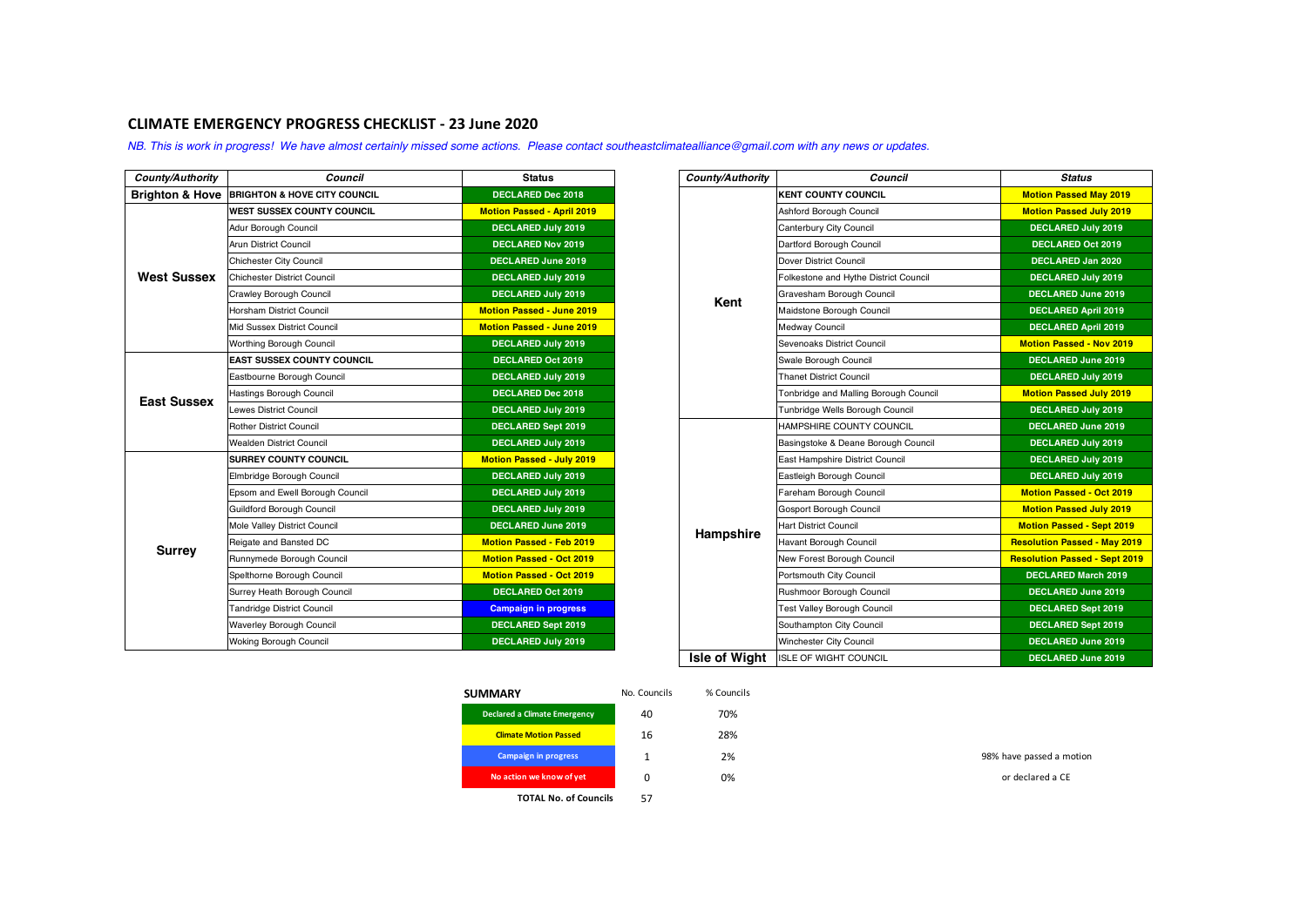|                              | 1 Jan |    | 24 Oct |                |
|------------------------------|-------|----|--------|----------------|
| Declared a Climate Emergency |       |    | 40     | 19             |
| <b>Climate Motion Passed</b> |       | O. | 16     | 5              |
| Campaign in progress         |       |    |        | $\overline{4}$ |
| No action we know of yet     |       | 53 |        | 26             |
|                              |       | 57 | 57     | 54             |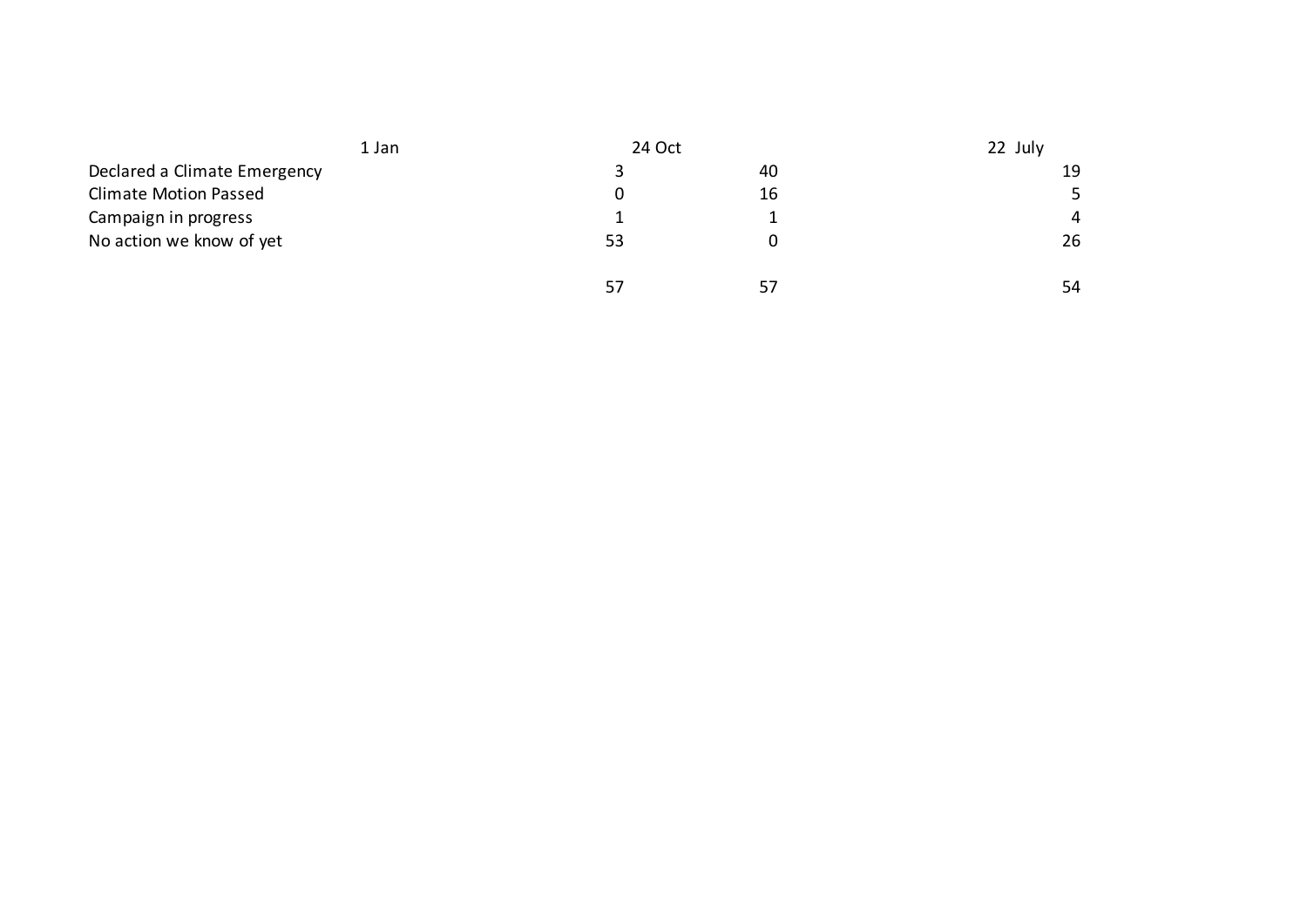

## **October 2019**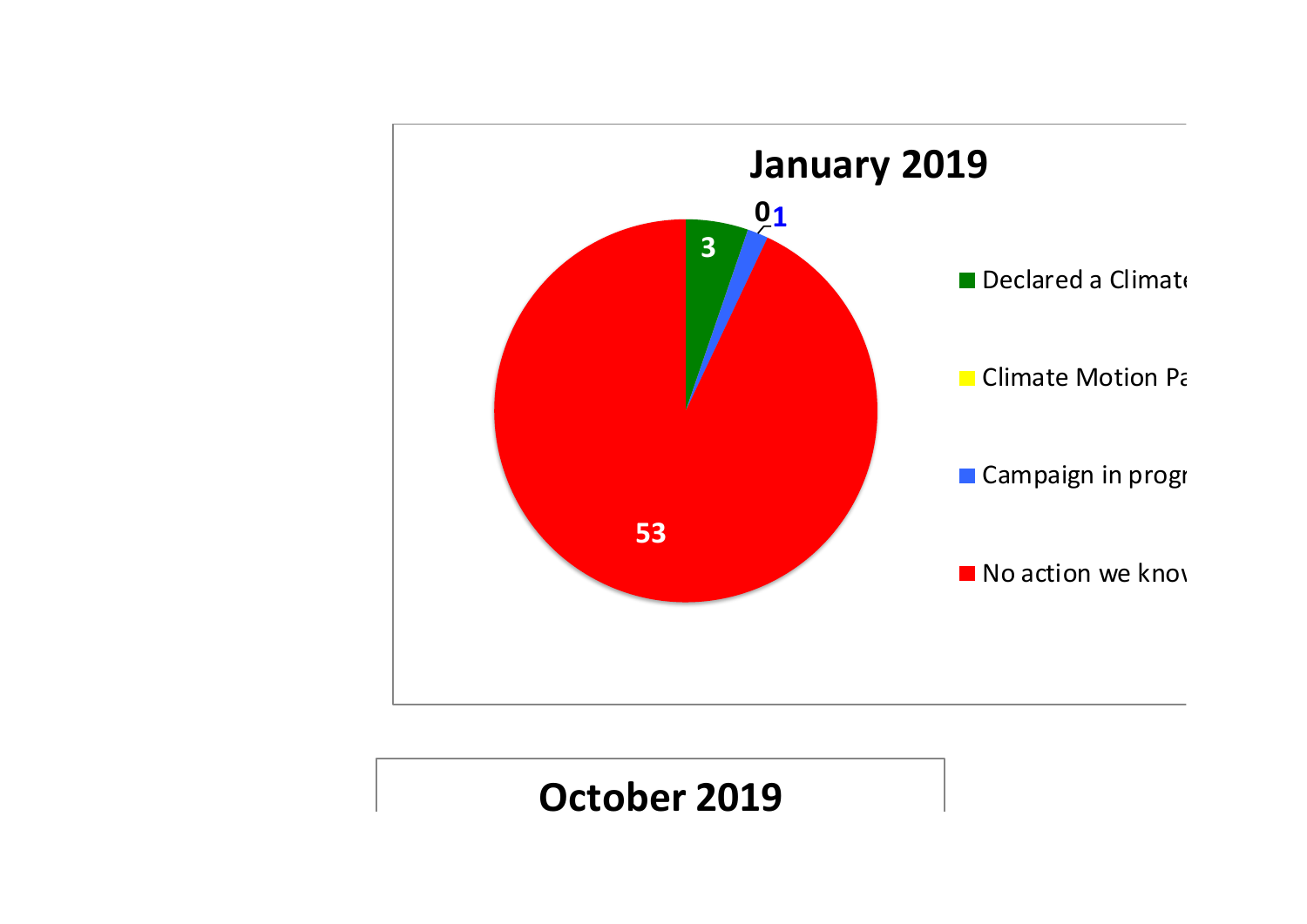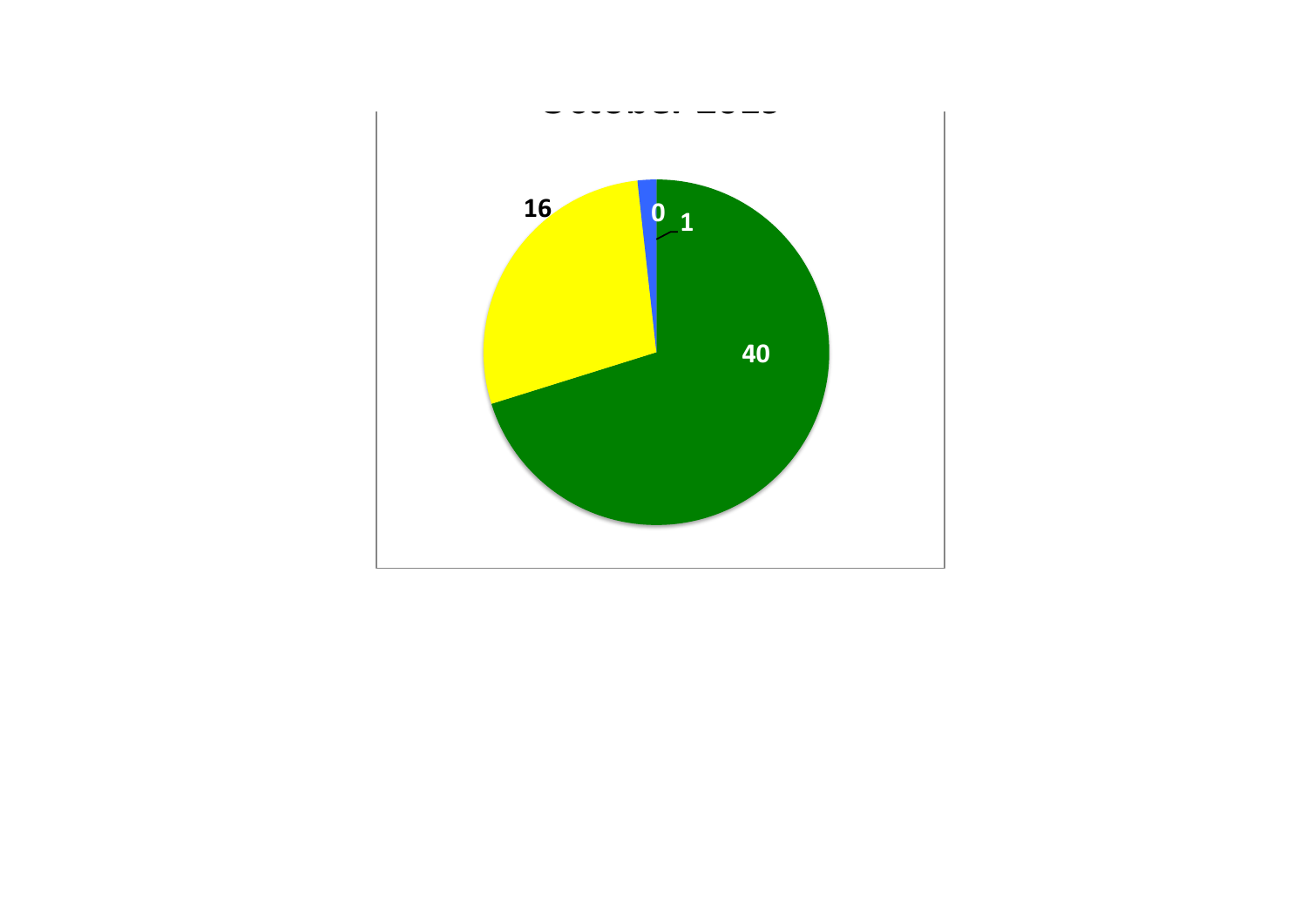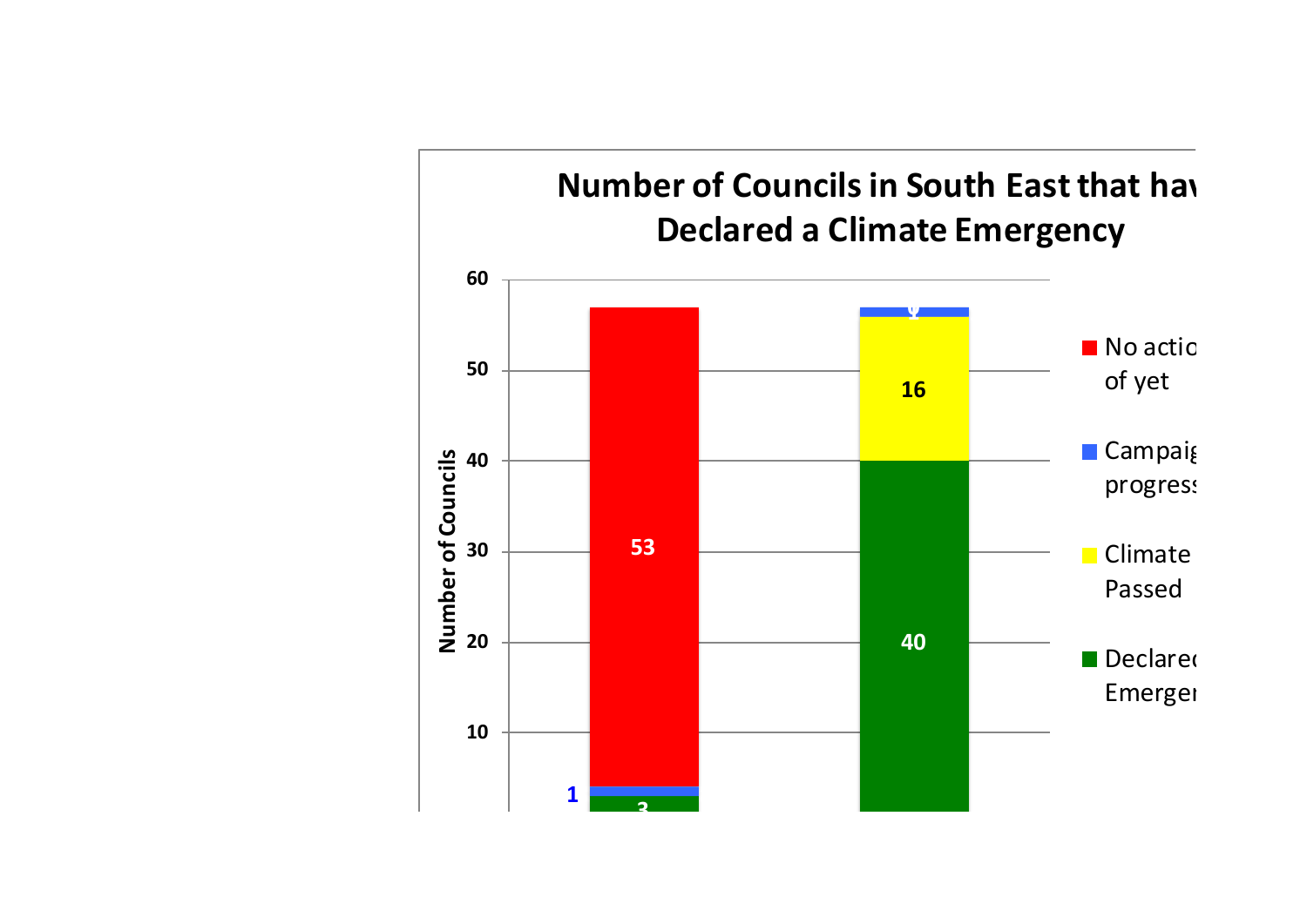